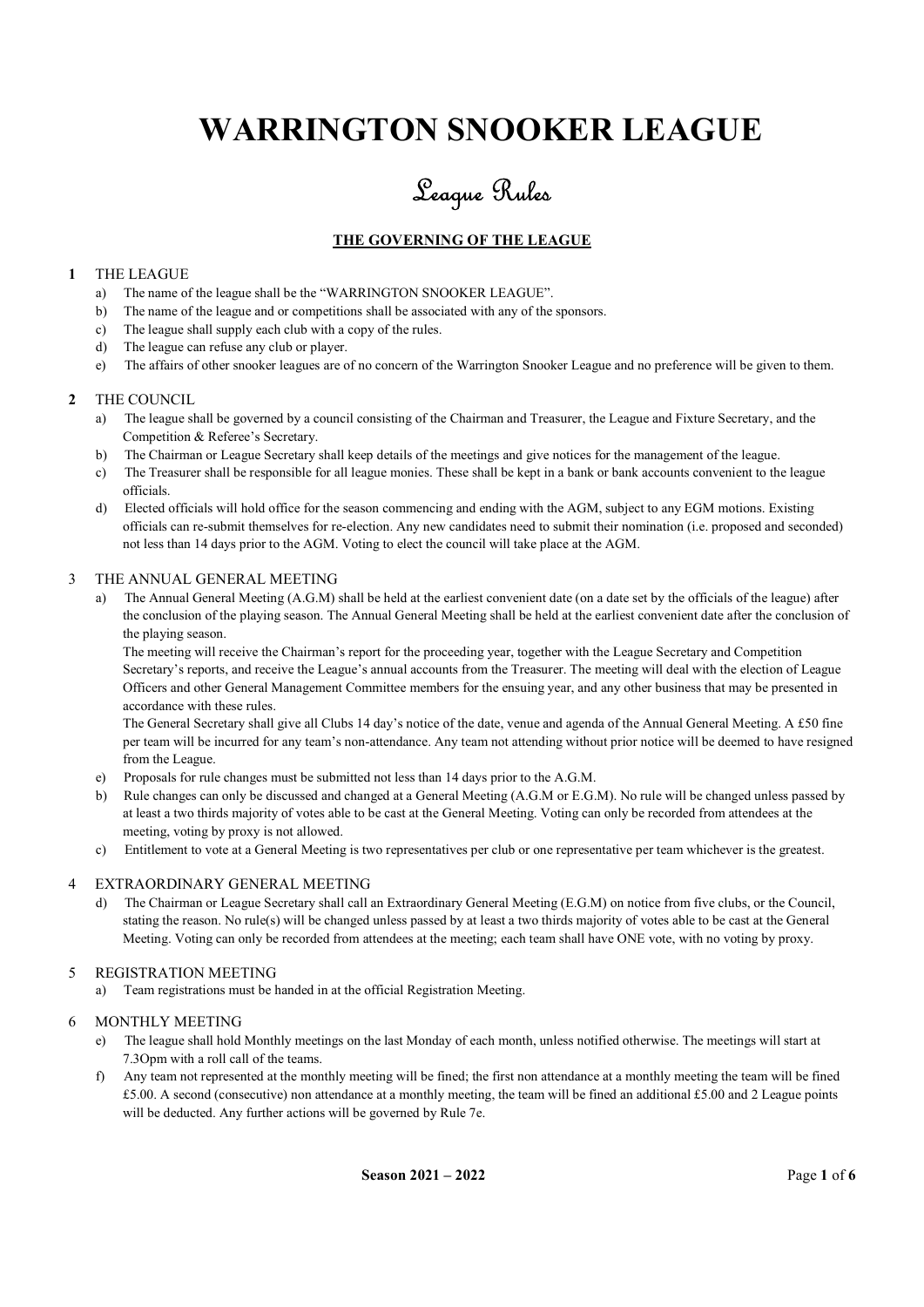#### 7 FEES

- a) There will be a £60 Team Registration fee inclusive of the Team Handicap and Team Championship competitions payable by the September League meeting.
- b) Match fees are £1.00 per player/per match; Payable at the Monthly Meetings.
- c) Competition fees are payable upon entry.
- d) Monies to be paid at the monthly meetings. Payment of League or Competition fees a facility to make direct bank payments can be made available on request. Any cheques to be made payable to the WARRINGTON SNOOKER LEAGUE.
- e) During the season, any team with outstanding fines, will have 2 consecutive monthly meetings, from the date the fine was incurred (inclusive of any additional fines), to pay, after which that team WILL be suspended from the league resulting in the loss of ALL league points during the period of suspension.
- f) On completion of the season, any team or player with outstanding monies that have not been paid by the A.G.M. will have their application to register for the new season turned down. This applies to players who have played for that team during the season. If all the money is paid after this date the player(s) will be allowed to register and play for other teams during the new season.
- g) In special circumstances, on application to the league individual players will be allowed to register and play for other teams on payment of a levy. League Council's decision.

# GENERAL RULES

# 8 CLUBS

- a) All clubs to be bona-fida clubs.
- b) New clubs should be proposed and seconded and elected to the league.
- c) All clubs must allow their tables to be used free of charge for league and competitions in which they take part, otherwise teams cannot enter the Warrington Snooker League competitions.
- d) No entrance charge to be made on any player or spectator for a match played under WARRINGTON SNOOKER LEAGUE rules.
- e) All trophies to be insured by the holder. Trophies must be returned by the February Meeting. If not a £25 fine will be imposed.
- f) New clubs applying to enter the League must be based no further than 8 miles from Warrington.

#### 9 TEAMS AND PLAYERS

- a) All players must be registered members of the League.
- b) All players must be registered members of the club they represent.
- c) League matches to be played Thursday.
- d) Teams may play home games Wednesday to avoid a one-table situation.
- e) A player cannot play in any game affecting promotion or relegation in the last month of the season unless he has played four or more games for his club.

#### PLAYER OF THE YEAR

- f) The Player of the Year is the player (within each division) who has won the most frames during the league season.
- g) New players are not eligible for the player of the year.

# PROMOTION & RELEGATION

- h) Teams finishing 1:2:3 will be promoted, the bottom three teams being relegated.
- i) In the event of a tie on points the following formula will apply, to determine promotion:
	- i. The number of matches won.
	- ii. The total frames won in matches between the teams.
	- iii. The number of frames won in the season.
	- iv. If teams are still tied a deciding match will be played as a league match on neutral tables.

# 10 CODE OF CONDUCT / DISCIPLINARY

a) Any League member who makes any remarks or accusations against any other member of the League or Committee, which are considered by the Committee to be insulting, vicious, malicious or false, verbally, in writing, or by the use of social media, shall be banned from the Warrington Snooker League for life and any trophy or award due them will be forfeited. The team to which that member is registered shall be suspended for the remainder of the season, including competitions and all points scored during that season will be cancelled. Any trophy or award due them will be forfeited.

#### 11 NEW TEAMS

- a) A new team can be placed in any division with an available space. League Council's decision.
- b) A team changing clubs may retain its position in the league.
- c) If a team drops out of the league before the end of the season, another team can be elected to take its place and count the points of that team. If not the record will be expunged.

#### 12 REGISTRATIONS & TRANSFERS

a) A maximum of 20 players with a minimum of 8 will be allowed to register for a team.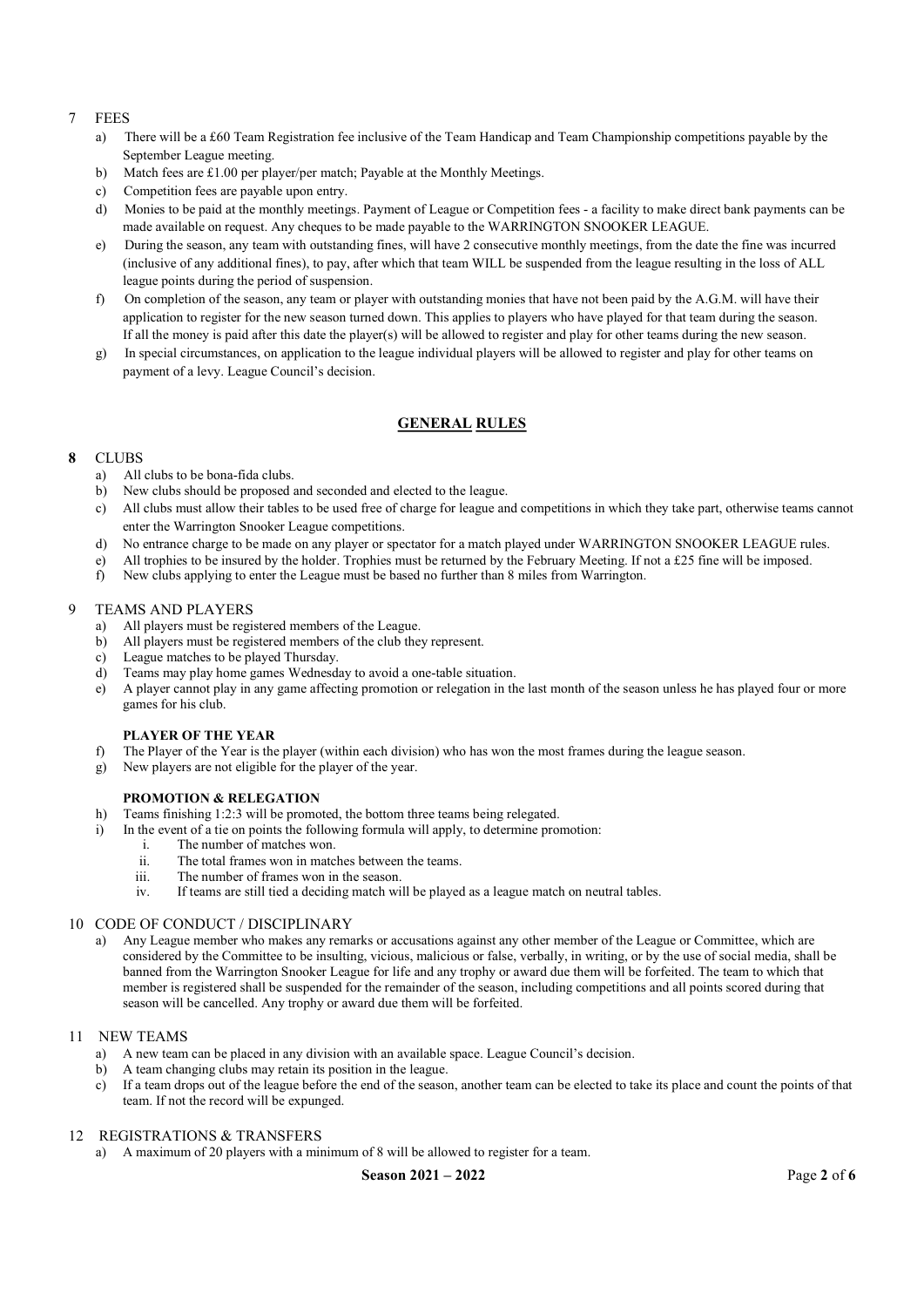- b) Late registrations are allowed all season, for a £3 fee payable at the monthly meeting. Proof of handicap and registration may be demanded at any match. Any player registrations submitted after a Team has been registered, but before the start of the season are allowed free of charge.
- c) A player can transfer from one team to another having played up to 6 games. This can happen only once a season. A £3 transfer fee to be paid at the monthly meeting. The Council will deal with exceptional circumstances.
- d) Should a team play an unregistered player in either a league or competition match, their opponents shall be awarded the frame. The offending team shall attend the following monthly meeting with the player concerned. They may lose all points for that particular match.

# 13 LEAGUE MATCH

- a) A match shall consist of 6 players per side, playing off handicap, with the handicaps placed on the board prior to commencing the frame.
- b) Scoring will be 1point per frame plus 1point for the highest aggregate score. If aggregate score is tied the last 2 players playing will re-spot the black. At all times the black shall count as seven points.
- c) The home team shall nominate first.
- d) The home team shall break.
- e) The home team shall provide referees unless agreed otherwise.
- f) The match shall start at 7.3Opm prompt for 2 table venue ; 7.OOpm prompt start for a 1 table venue.
- g) No practicing on any table after the start of a match. Any player practicing is not eligible to play in the match that night.
- h) No table shall be empty for more than 15 minutes between frames.
- i) If no players are in attendance at the start time, one frame per table may be claimed, (125-0) and every 15 minutes thereafter.
- j) Teams not fulfilling all frames in their match to be fined £3.00.
- k) No frame to start after 10.3Opm unless agreed by the captains.
- l) Where a match cannot be completed on one night, the players in attendance to play the next night.
- m) If a team fails to turn up for a match they may lose the match 7-0, unless an agreement can made to replay the fixture. The Committee will settle any difficulties or dispute about arranging alternate dates.
- n) Teams will not be allowed to change match dates (either bringing them forward or postpone) to allow for players not originally available due to ineligibility. Teams attempting to break the rules will be removed from competitions.
- o) Rule clarification for a Free Ball within the Warrington Snooker League A free ball is a ball, other than the ball on, which the striker nominates as the ball on when snookered after a foul. The striker must declare which ball he is on. A penalty of seven points is awarded if the striker plays at a ball having not declared which ball he is on. (Reference Section 3 Rule 10d - WPBSA)
- p) Ivory balls must not be used

# 14 MATCH RESULTS

- a) The home team shall phone or e-mail the result to the Fixture Secretary, no later than Friday 6:00 p.m. Teams can also input their results directly to the Warrington Snooker League's website. Failure to do so will result in a £3.00 fine
- b) The home team shall send a match card to the Fixture Secretary by a deadline of first post on Monday. A £3.00 fine WILL be made for failing to do so. A further £5.00 fine if the card has not reached the secretary by the next meeting.

# 15 POSTPONING A LEAGUE MATCH

- a) ONE match per season may be postponed if notice is given in writing at least two weeks before the game to the opposing captain/contact and the Fixture Secretary. Any extenuating circumstances with regards to further postponements will be dealt with by the Committee.
- b) A postponed match must be played within 21 days. The home team to give 3 dates to play. These dates must contain 2 different nights of the week, and must not clash with any match being played by their opponents in the WARRINGTON SNOOKER LEAGUE. If the away team cannot agree to any of the date's give, then the League will decide the date of the rearranged match. Failure to play the match, (decided by the council) will result in the NON OFFENDING team being awarded the match (7 points) and the OFFENDING team fined £10.00.
- c) No league match to be played after the end of the season without the permission of the Fixture Secretary.

# 16 DISPUTES

- a) Where a dispute arises the match will be completed. The dispute will go to the League Council for judgment.
- b) All complaints should be in writing to the secretary concerned within 48 hours.

#### 17 HANDICAPS

- a) Players will play off designated league handicaps, adjusted on a yearly basis.
- b) The league shall have a maximum handicap of 50 with the minimum handicap being capped at -50.
- c) Novice players that have not previously played in snooker leagues will start with a maximum handicap of 25. For other players who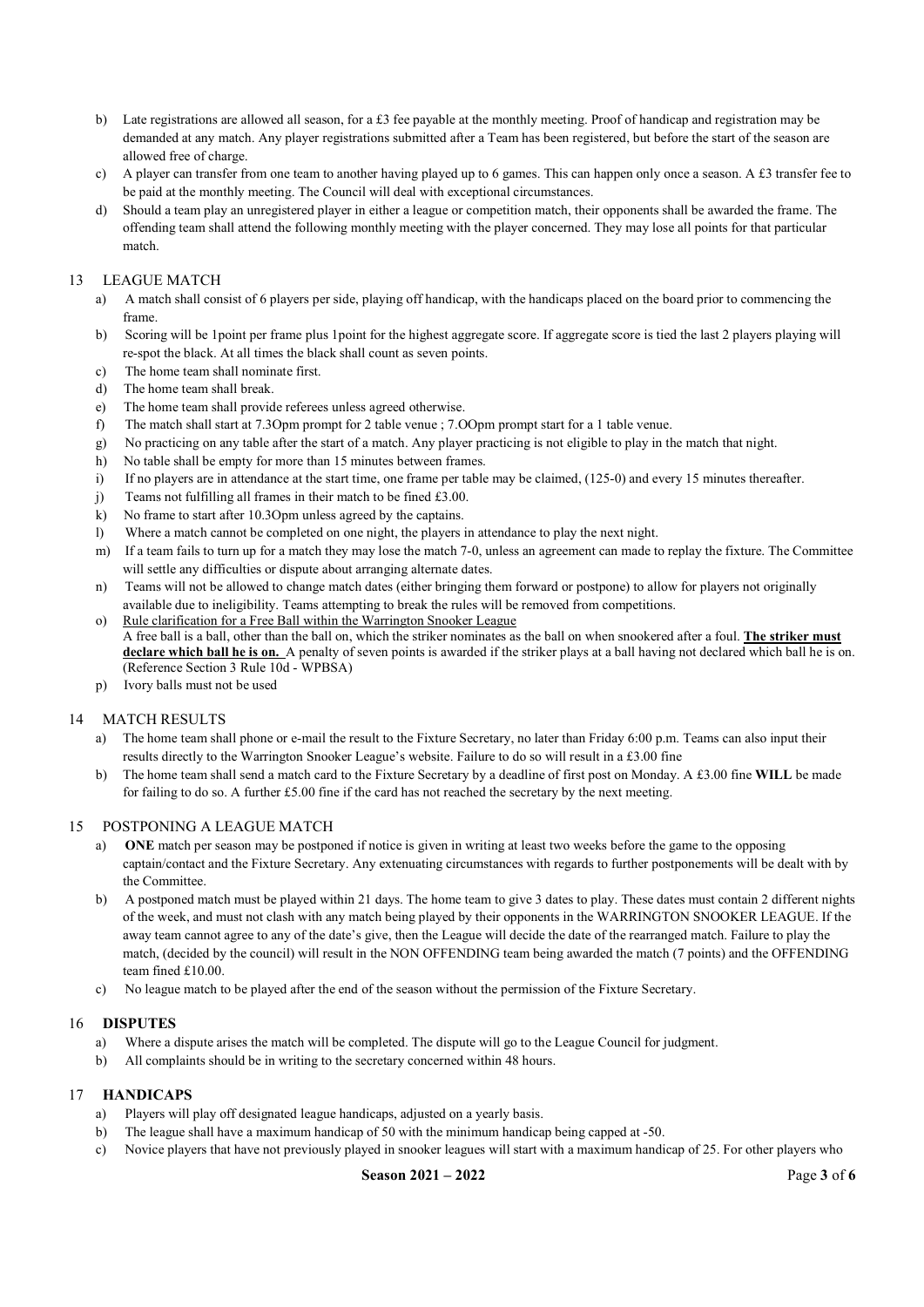are new to the Warrington Snooker League but have played in other snooker leagues, it is the responsibility of the team delegate to recommend a fair handicap. Such "Novice" and "New" players will have their handicaps adjusted at every monthly meeting after the player has played two games and until they have played 6 games in any number of seasons.

Adjustments are 2.0 points per win/loss difference, for example

- i. If a player has won 9 and lost 5, a difference of  $+4$  then their handicap is reduced by  $4 \times 1.5 = 6$ ,
- ii. If a player has lost 9 and won 5, a difference of -4 then their handicap is increased by  $4 \times 1.5 = 6$ ,
- iii. Where the difference equates to 0.5 point then the handicap change is rounded down, i.e. a difference of  $3 \times 1.5 = 4.5$ . This is rounded to 4.
- d) If it is found that team delegates have recommended an unfairly high handicap for an individual then the team will be subject to a penalty, imposed at the discretion of the committee, of a number of points up to that gained by the individual, including any aggregate score points, plus a fine.
- e) At the end of every season all players will be re-handicapped, "Novice" and "New" players as per rule 17c, and all other players based on the difference of wins/losses.

Adjustments are 1.0 point per win/loss difference, for example

- i. If a player has won 9 and lost 5 , a difference of +4 then their handicap is reduced by 4,
- ii. If a player has lost 9 and won 5 , a difference of -4 then their handicap is increased by 4,
- f) Professional snooker player's handicap will be 7 less than the lowest handicapped amateur player. If the professional player is player within the Pairs Competition, the pair containing the professional will play off the professional's handicap only.

# 18 COMPETITIONS

- a) Competitions are open to registered PLAYING members of the league. Competitions to be played on a Monday or Tuesday night, with possible Thursday nights being used if possible. New Players must have played 6 league games, existing players 4 league games, to be eligible to play in any competition from the quarter-finals onward, unless approved by the League Council.
- b) Late registration for the Pairs Handicap or Three Man Team competitions is NOT allowed, except under exceptional circumstances. Any requests for late registrations/team changes must be sent in writing to the Competition Secretary. No requests will be dealt with by telephone. League Council's decision.
- c) It is the winners' responsibility to notify the Competition Secretary within 48 hours of the result. Failure to do so may result in expulsion from the competition.
- d) All competitions shall be played at drawn home or away venues until the semi-finals rounds onward. All venues and dates for semifinals and finals will be decided at the start of the various competitions and will not be re-arranged from those dates.
- e) Teams will not be allowed to change match dates (either bringing them forward or postpone) to allow for players not originally available due to ineligibility. Teams attempting to break the rules will be removed from competitions.
- f) A single prize for the HIGHEST BREAK in all competitions. A minimum break of 30 to qualify and notification in writing must be sent to the Competition Secretary.
- g) Rule clarification for a Free Ball within the Warrington Snooker League A free ball is a ball, other than the ball on, which the striker nominates as the ball on when snookered after a foul. The striker must declare which ball he is on. A penalty of seven points is awarded if the striker plays at a ball having not declared which ball he is on. (Reference Section 3 Rule 10d - WPBSA)

#### 19 POSTPONING A COMPETITION MATCH

- a) ONE match per season may be postponed if notice is given in writing at least one week before the game to the opposing captain/contact and the Competition Secretary. Games will not be allowed to be postponed purely because of which night that they are on. Playing in another League will not be considered as a genuine reason for a postponement.
- b) The re-arranged match must be played within 14 days. Home player to give opponent 3 dates to play. These must contain 2 different nights of the week and must not clash with any match being played by their opponents in the WARRJNGTON SNOOKER LEAGUE. The Competition Secretary will settle any difficulties or dispute about a date.
- c) Failure to notify the Competition Secretary of the result or any postponement or failure to play by the next round will mean expulsion from the competition.

# PRIZE PRESENTATION

Prize monies are awarded for:

- Champions, Runners-Up and Third places in each of the Divisions
- Player of the Year in each Division
- Highest Break in each of the Divisions
- Champions, Runners-Up and Semi-Finalists in each of the Competitions
- Overall Highest Break in any of the Competitions

Any player failing to attend the Prize Presentation to receive his prize without notifying the league officials will forfeit any prize money or trophy due to him.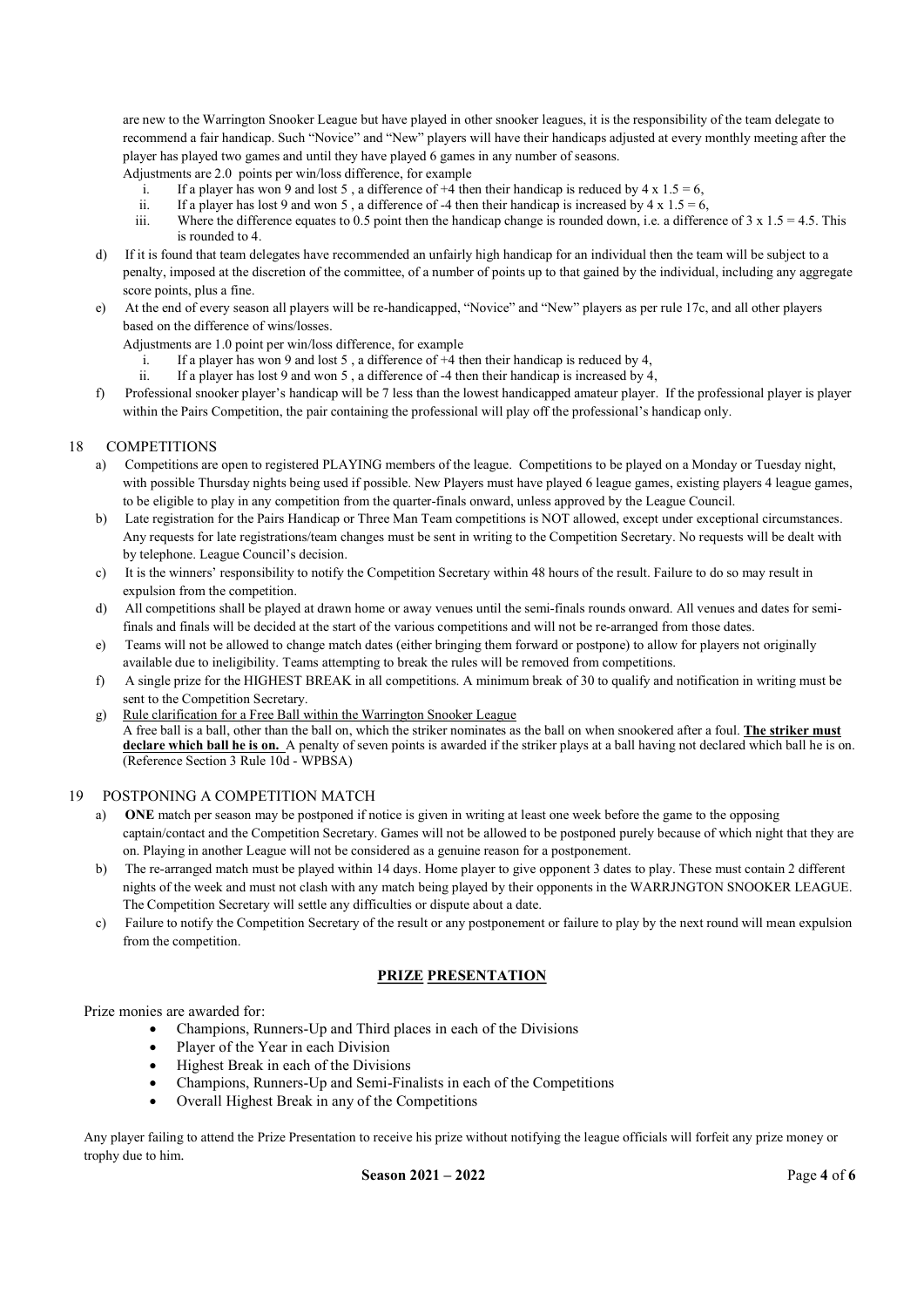# COMPETITIONS and FORMATS

# PLAYER OF THE YEAR

The winner will be the player with the highest number of League wins.

#### TEAM HANDICAP

Matches of 6 players, one frame each, off handicap with the handicaps placed on the board prior to commencing the frame. Aggregate score wins. Coin toss for nomination and break. Winning the toss gives you the choice of nominating the first player or inviting the opposition to nominate their first player. Nominations will then alternate. Frames can be tied but not the match. If the aggregate score is tied the last 2 players playing a re-spot black.

#### TEAM CHAMPIONSHIP

Matches of 6 players, one frame each, off handicap with the handicaps placed on the board prior to commencing the frame. Aggregate score wins. Coin toss for nomination and break. Winning the toss gives you the choice of nominating the first player or inviting the opposition to nominate their first player. Nominations will then alternate. Frames can be tied but not the match. If the aggregate score is tied the last 2 players playing a re-spot black.

#### THREE MAN TEAM

Matches comprise of 3 players, one frame each, off handicap with the handicaps placed on the board prior to commencing the frame. Aggregate score wins. Toss for nomination and break then alternate. Frames can be tied but not the match. If aggregate score is tied the last 2 players playing re-spot black. A reserve player can be nominated prior to the start of the competition.

Entrance fee is £10.00

#### PAIRS HANDICAP

Matches comprise of 2 pairs of players playing a four-handed match, off handicap with the handicaps placed on the board prior to commencing the frame. Handicaps are based on a combined value and are calculated by adding the individual handicaps together then divided by 2. Any calculations resulting in a value less than a whole number, the handicap are rounded up to the next whole number. In a four-handed game each side shall open alternate frames and the order of play shall be determined at the start of each frame and, when so determined, must be maintained throughout that frame. Players may change the order of play at the start of each new frame. Toss for break then alternate. Players are not allowed to stand and discuss tactics whilst at the table. A reserve player can be nominated prior to the start of the competition. The match is the best of 3 frames.

• Entrance fee is £8.00

#### INDIVIDUAL HANDICAP

The match will be the Best of 3 frames, with the Semi-Final and Final being the best of 5 frames. Individual handicaps will be placed on the board prior to commencing the frame. Toss for break then alternate.

Entrance fee is £4.00.

#### INDIVIDUAL MERIT

The match will be the Best of 3 frames with the Semi-Final and Final being the best of 5 frames. Toss for break then alternate.

Entrance fee will be £4.00.

| <b>FINANCES</b>                          | £     |
|------------------------------------------|-------|
| <b>TEAM REGISTRATION</b>                 | 60.00 |
| LATE REGISTRATION & TRANFERS             | 3.00  |
| <b>MATCH FEES (PER PLAYER PER FRAME)</b> | 1.00  |
| Three MAN TEAM                           | 10.00 |
| <b>PAIRS HANDICAP</b>                    | 8.00  |
| <b>INDIVIDUAL HANDICAP</b>               | 4.00  |
| <b>INDIVIDUAL MERIT</b>                  | 4.00  |
| <b>FINES</b>                             | £     |
| Missing the ANNUAL GENERAL MEETING       | 50.00 |
| Missing the MONTHLY MEETING              | 5.00  |
| Missing two consecutive MONTHLY MEETINGS | 10.00 |
| Late Trophy Returns                      | 25.00 |